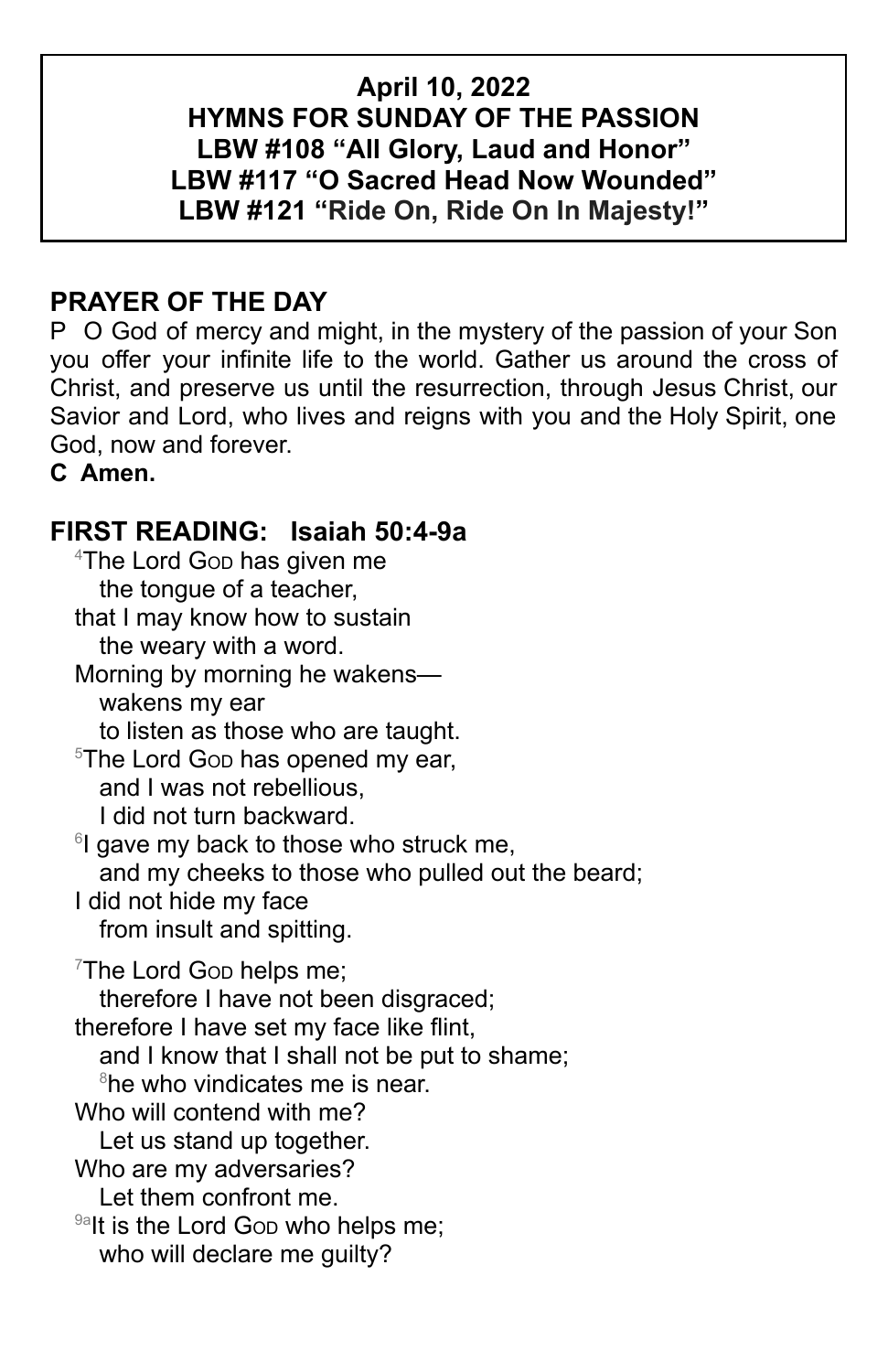## **PSALM: Psalm 31:9-16**

*R Into your hands, O LORD, I commend my spirit. (Ps. 31:5)*  $\theta$ Have mercy on me, O Lorp, for I am in trouble;

my eye is consumed with sorrow, and also my throat and my belly.

<sup>10</sup>**For my life is wasted with grief, and my years with sighing;**

**my strength fails me because of affliction, and my bones are consumed.**

 $11$  am the scorn of all my enemies, a disgrace to my neighbors, a dismay to my acquaintances;

when they see me in the street they avoid me.

<sup>12</sup>**Like the dead I am forgotten, out of mind; I am as useless as a broken pot.** *R*

 $13$ For I have heard the whispering of the crowd; fear is all around;

they put their heads together against me; they plot to take my life.

<sup>14</sup>**But as for me, I have trusted in you, O LORD.**

**I have said, "You are my God.**

 $15My$  times are in your hand;

rescue me from the hand of my enemies, and from those who persecute me.

<sup>16</sup>**Let your face shine upon your servant; save me in your steadfast love."** *R*

## **SECOND READING: Philippians 2:5-11**

*Christ did not act to attain status and glory but was obedient to God even to the point of death. Following Christ's example, we do not seek personal status or glory but care for others as God cared for us in Christ's death.*

<sup>5</sup>Let the same mind be in you that was in Christ Jesus,

 $6$ who, though he was in the form of God,

did not regard equality with God

as something to be exploited,

 $7$ but emptied himself,

taking the form of a slave,

being born in human likeness.

And being found in human form,

<sup>8</sup>he humbled himself

and became obedient to the point of death—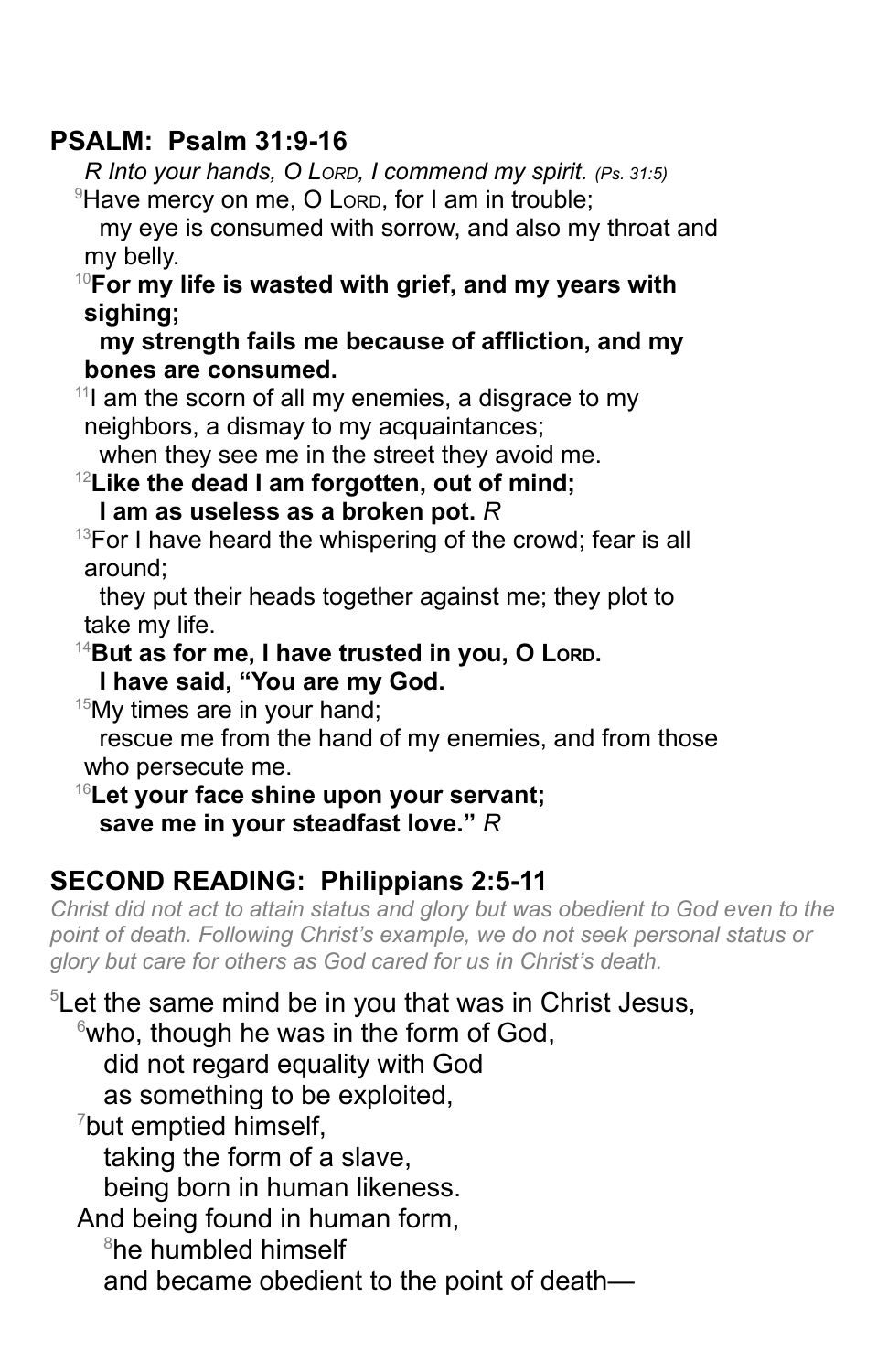even death on a cross.

<sup>9</sup>Therefore God also highly exalted him and gave him the name that is above every name,  $10$ so that at the name of Jesus every knee should bend, in heaven and on earth and under the earth,  $11$ and every tongue should confess that Jesus Christ is Lord, to the glory of God the Father.

# **GOSPEL: Luke 23:14 - 23:56**

(see Narrative Passion According to Luke Insert) **Readers**: Carol DiGuardia Diane Marshall Pastor Hansen

**ALL**: Congregation & online participants

# **PRAYERS OF INTERCESSION**

P Drawn close to the heart of God, we offer these prayers for the church, the world, and all who are in need. *A brief silence.*

A We pray for the church, called to follow Jesus in the way of the cross. Make us unflinching servants of the gospel. Deliver us from hardship as we confront the forces of injustice and practice radical compassion. Merciful God,

## **C receive our prayer.**

A For the earth and all its inhabitants, created in love: Train us to recognize your divine goodness in the world around us. Rouse in us a reverence for creation, that we take greater care of its resources. Merciful God,

#### **C receive our prayer.**

A For those in positions of authority called to lead with integrity and compassion: Supply them with courage and vulnerability when challenged with new ideas. Deliver them from fear that limits imagination and impedes justice. Merciful God,

## **C receive our prayer.**

A For those who suffer, waiting expectantly for mercy and consolation: Accompany those who feel abandoned or betrayed, defend those who are wrongly accused, and embrace those who are incarcerated or detained. Heal those who are ill (*especially*). Merciful God,